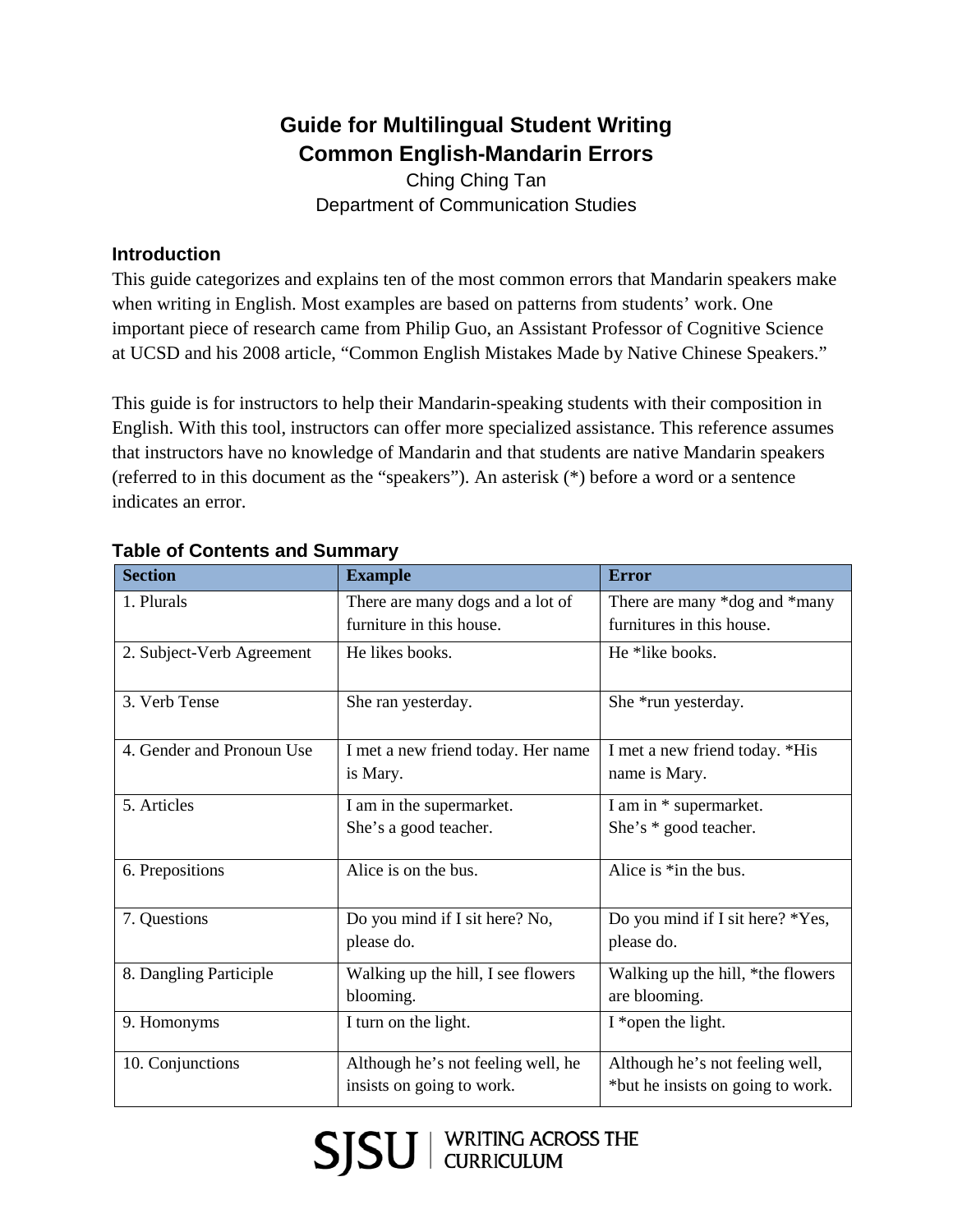### **1. Plurals**

| <b>Type</b> | <b>Example</b>                | <b>Error</b>                    |
|-------------|-------------------------------|---------------------------------|
| Plurals     | There are many dogs and a lot | There are many *dog and         |
|             | of furniture in this house.   | *many furnitures in this house. |

## 1.1. Forgetting to add "s" or changing forms for plural nouns

When indicating plurals in Mandarin, either a number or an added suffix are specified in the sentence. There is no change in the noun itself.

```
Examples: 一只狗 (one dog)
两只狗 (two dogs)
```
狗 is dog in Chinese. Both singular and plural are the same. To specify a plural, a number, for example, two  $\overline{p}$  ( $\overline{q}$ ) is added so the meaning is clear. This could explain why Chinese speakers often omit an "s" when forming plural nouns.

| Example: | two dogs |
|----------|----------|
| Error:   | two *dog |

1.2. Forgetting to omit "s" for plural nouns

When English learners of Chinese acquire the concept that adding "s" is to indicate a plural form, speakers tend to simplify the rule and forget that there are irregular mass nouns, e.g., furniture (not furnitures), luggage (not luggages), sheep (not sheeps), etc.

Example: There are so many pieces of furniture in the room. Error: There are so many \*furnitures in the room.

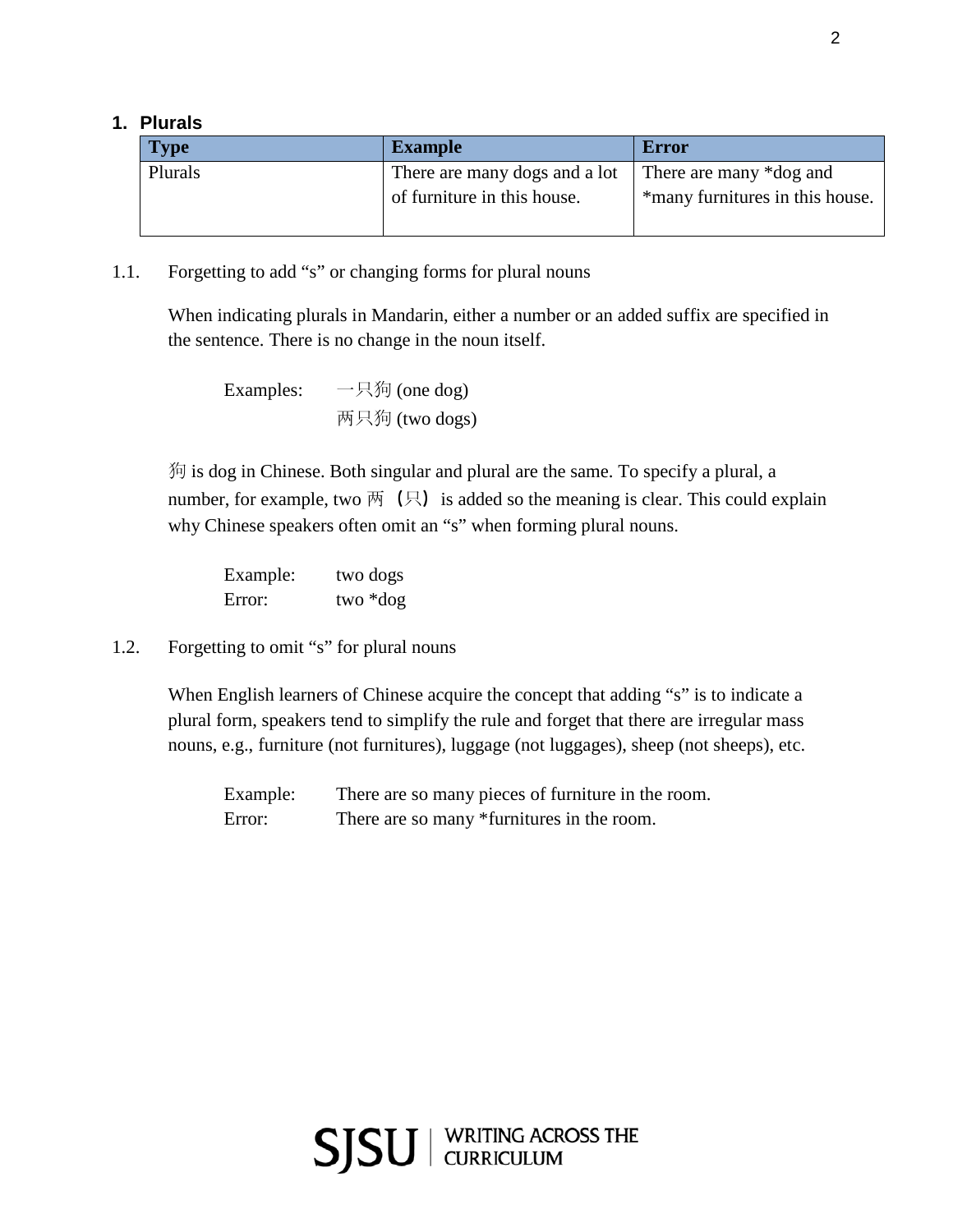# **2. Subject-Verb Agreement**

| <b>Type</b>            | <b>Example</b>  | <b>Error</b>    |
|------------------------|-----------------|-----------------|
| Subject-Verb Agreement | He likes books. | He *like books. |

1.1. One possible reason that Mandarin speakers often confuse subject-verb agreement is that there is no subject-verb agreement that needs to be attended to in Chinese grammar. For example, "like" in Chinese is 喜欢. In a sentence that contains "I like…," "he likes…," or "we like…," the verb 喜欢 does not change.

| Chinese<br>Phrases | 我喜 欢       | 他喜欢        | 们喜欢<br>我       |
|--------------------|------------|------------|----------------|
| Pronunciation      | wo xi huan | ta xi huan | wo men xi huan |
| Translation        | I like     | He likes   | We like        |

1.2. This explains why the following mistake happens quite frequently in Mandarin speakers' English writing.

| Example: | He likes swimming. |
|----------|--------------------|
| Error:   | He *like swimming. |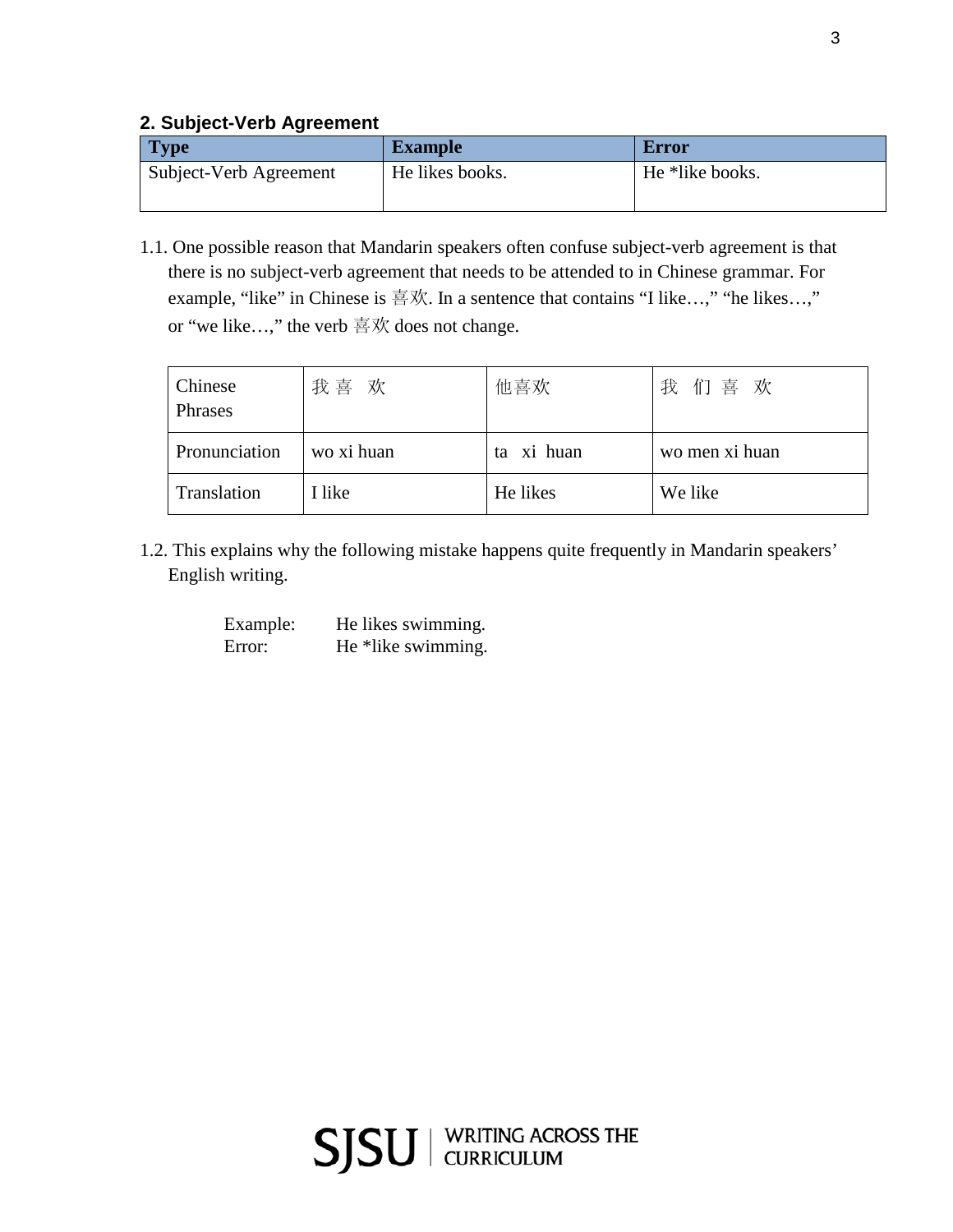# **3. Verb Tense**

| <b>Type</b> | <b>Example</b>     | Error               |
|-------------|--------------------|---------------------|
| Verb Tense  | She ran yesterday. | She *run yesterday. |

1.3. Similar to subject-verb agreement, Mandarin speakers often find verb tense challenging.

| Example:  | He liked swimming.                       |                     |
|-----------|------------------------------------------|---------------------|
| Error:    | He *like swimming.                       |                     |
|           |                                          |                     |
|           | This sentence translates into Chinese as |                     |
| 他         | 喜欢                                       | 游泳.                 |
| $ta$ (he) | xihuan (like)                            | youyong (swimming). |

No past tense is being attended to in this Mandarin sentence.

1.4. Sometimes, Chinese sentences indicate "past tense" by adding a specific time or period in the past, but the verb form does not change.

| Example:<br>Error: | She ran yesterday.<br>She *run yesterday. |   |           |             |           |
|--------------------|-------------------------------------------|---|-----------|-------------|-----------|
|                    | This sentence translates into Chinese as  |   |           |             |           |
| 她                  | 昨天                                        | 去 | 跑步        | 了。          |           |
| $ta$ (she)         | zuotian (yesterday)                       |   | qu (went) | paobu (run) | <b>le</b> |

(The final word in the above example indicates an action is finished.)

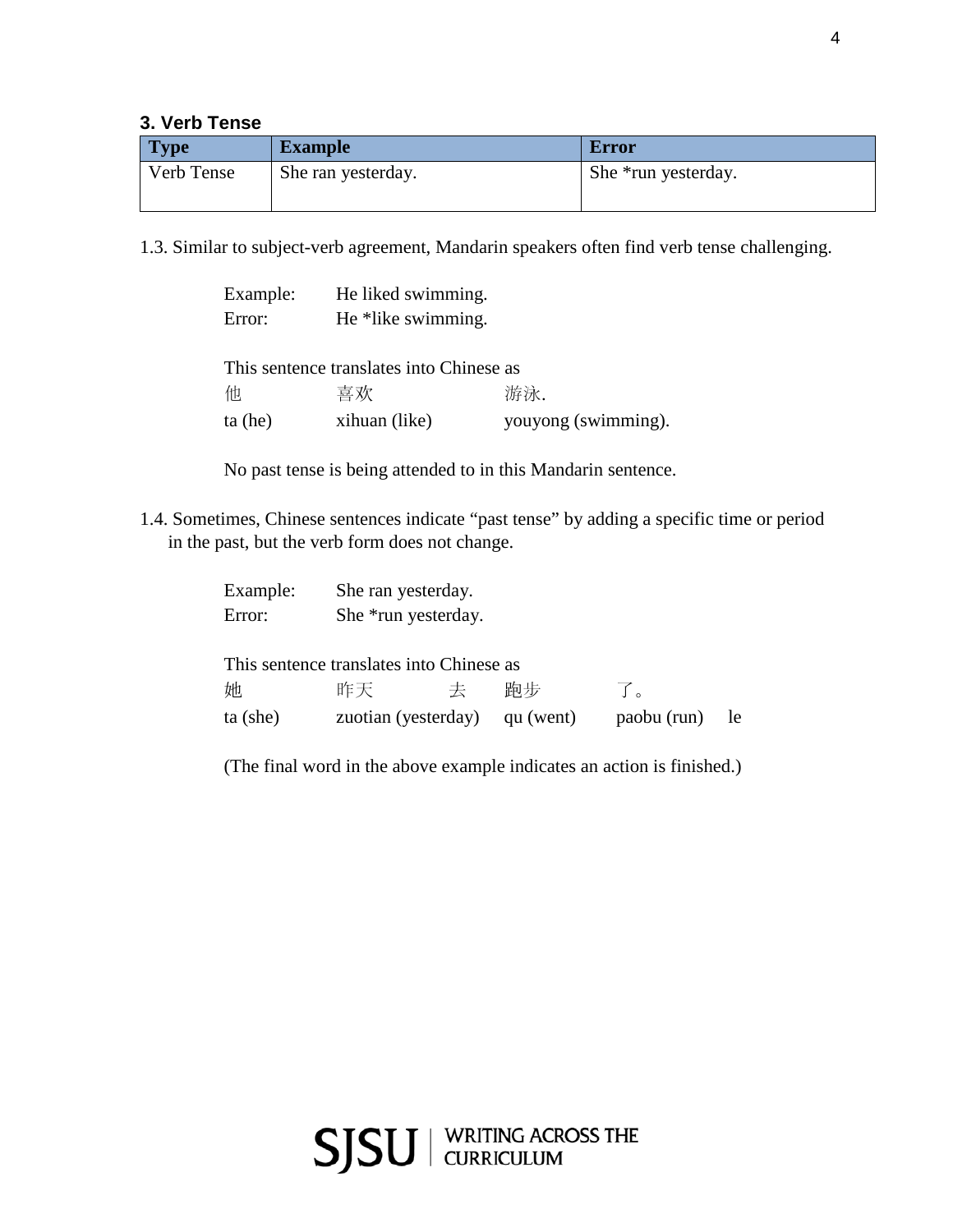### **4. Gender and Pronoun Use**

| <b>Type</b> | <b>Example</b> | Error                                                                        |
|-------------|----------------|------------------------------------------------------------------------------|
| Gender and  |                | I met a new friend today. Her   I met a new friend today. *His name is Mary. |
| Pronoun Use | name is Mary.  |                                                                              |

1.5. In Mandarin, third-person gender difference exists but only in the written form.

Examples: 他 是 一个 警察。 ta shi yi ge jing cha He is a police officer.

她 是 一个 警察。 ta shi yi ge jing cha She is a police officer.

1.6. Note that the pronunciation is the same between "she" and "he" in Mandarin, so Chinese speakers often mix up pronouns during sentence construction.

| Example: | I met a new friend today. Her name is Mary.  |  |
|----------|----------------------------------------------|--|
| Error:   | I met a new friend today. *His name is Mary. |  |

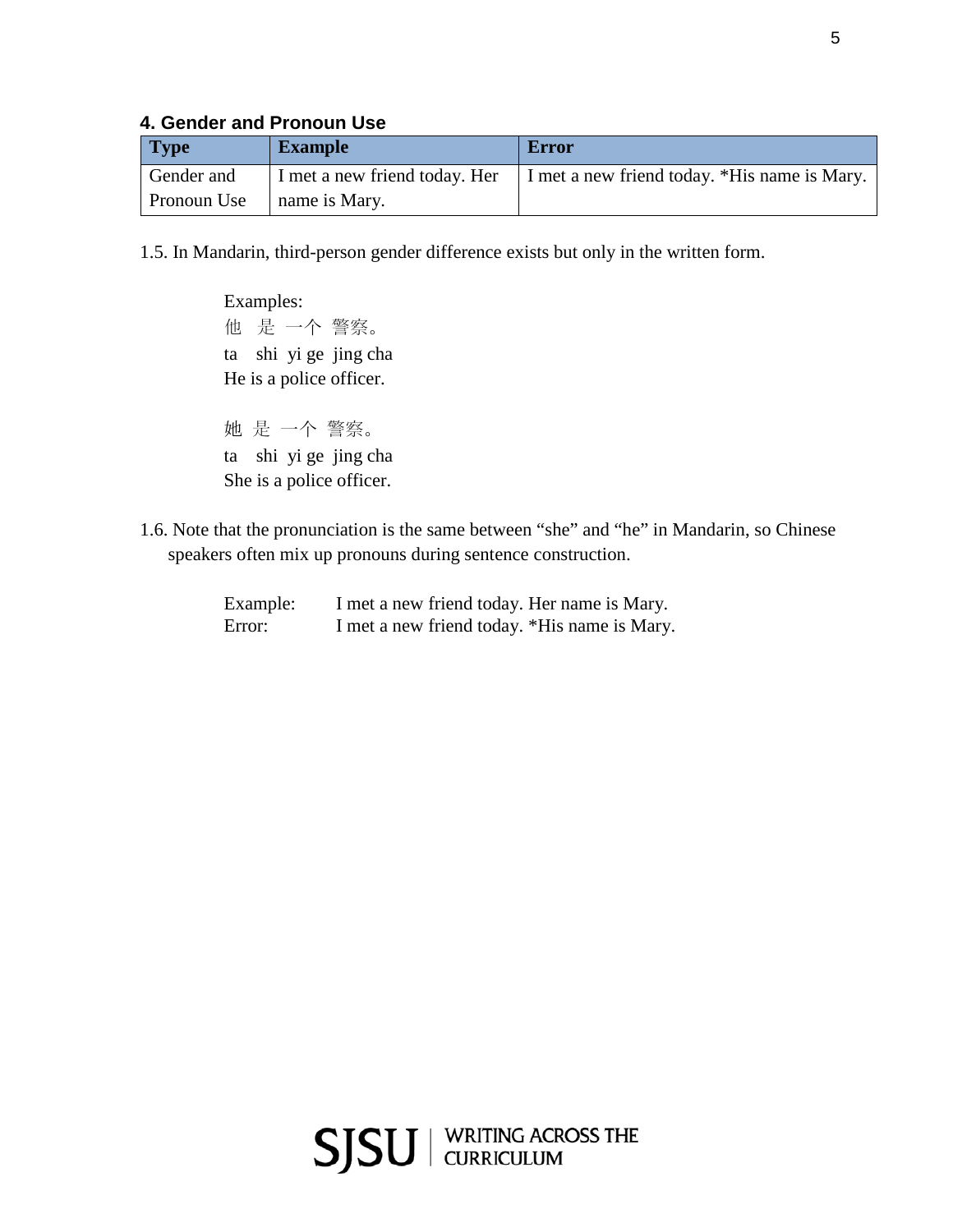### **5. Articles**

| <b>Type</b> | <b>Example</b>           | Error                  |
|-------------|--------------------------|------------------------|
| Articles    | I am in the supermarket. | I am in * supermarket. |
|             | She's a good teacher.    | She's * good teacher.  |

1.7. The concept of articles does not exist in Mandarin. In Mandarin grammar, the closest concept to articles is quantity words.

> Example: 我 有一只 笔 wo you yi zhi bi I have one pen. (I have a pen)

In the sentence "I have a pen," "a" is an article as well as an indication of quantity. However, in Mandarin grammar, no article is needed unless to specify a number. In the example,  $-\frac{1}{2}$  (one) specifies the number.

#### 1.8. Omitting articles

The rules outlined above could explain why Mandarin speakers often omit articles in their sentences.

| Example: | I am in the supermarket. |
|----------|--------------------------|
| Error:   | I am in * supermarket.   |
| Example: | She's a good teacher.    |
| Error:   | She's * good teacher.    |

1.9. Using incorrect articles

The indefinite article "a/an" indicates that the noun is not already known to the speaker; the definite article "the" indicates what is known (something specific). Since there is no article concept in Mandarin grammar, native speakers often confuse "a/an" and "the."

| Example: | I would like to buy a phone. Which one should I pick, iPhone or    |
|----------|--------------------------------------------------------------------|
|          | Android?                                                           |
| Error:   | I would like to buy *the phone. Which one should I pick, iPhone or |
|          | Android?                                                           |

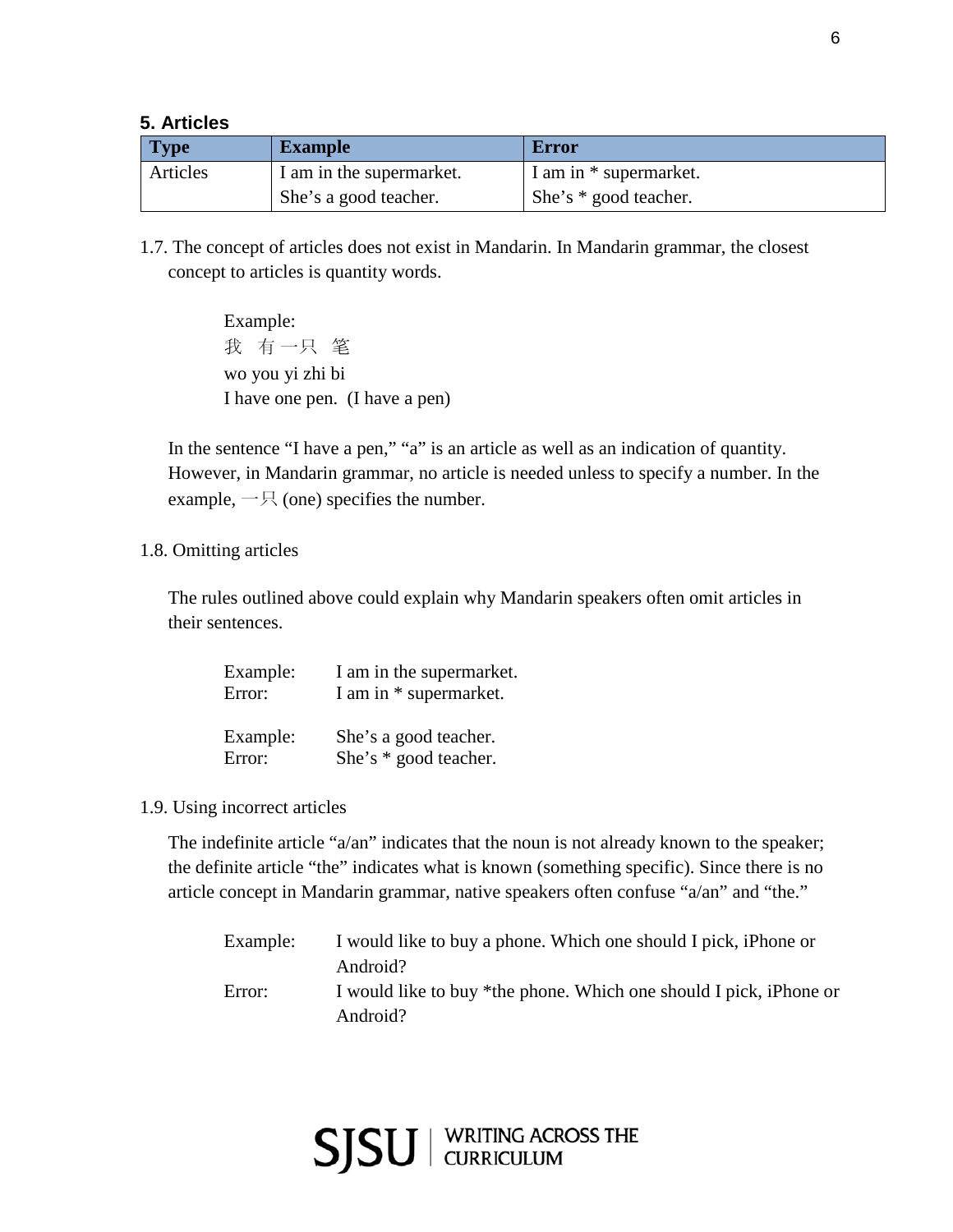#### **6. Prepositions**

| Type         | <b>Example</b>       | <b>Error</b>             |
|--------------|----------------------|--------------------------|
| Prepositions | Alice is on the bus. | Alice is $*$ in the bus. |

1.10. When a Mandarin speaker wants to describe an object that is on the surface of another object, the Chinese character "在...上" is used. "在...下" is used to describe an object that is under the other object. " $E^*$ " or " $E^*$ " are location indicators in the Mandarin language. If a preposition is used only as a location indicator, a Mandarin speaker may find it acceptable.

| Example: | The phone is on the table.<br>手机 (the phone) 在桌子上 (on the table). |  |
|----------|-------------------------------------------------------------------|--|
| Example: | He falls down.<br>他(he) 摔倒了 (falls).                              |  |

With this thinking, Mandarin speakers often find it difficult to process why Alice is "on" the bus but not "in" the bus.

| Example: | Alice is on the bus.     |
|----------|--------------------------|
| Error:   | Alice is $*$ in the bus. |

The Chinese translation is

Alice 在 公共汽车 里 Alice zai gong gong qi che li Alice bus inside. (The translation is that Alice is inside a bus.)

Clearly, in a Mandarin speaker's mind, Alice cannot possibly be on top of the bus, so the preposition "on" does not make sense.

1.11. When a preposition is used not to describe location but to indicate a relationship between words, Mandarin speakers find it challenging to choose the correct preposition.

> Example: He found a job at Google. Error: He found a job \*in Google.

他 找到 一份 Google的工作。

ta zhao dao yi fen Google de gong zuo A direct translation of this is "He found a Google job."

SISU | WRITING ACROSS THE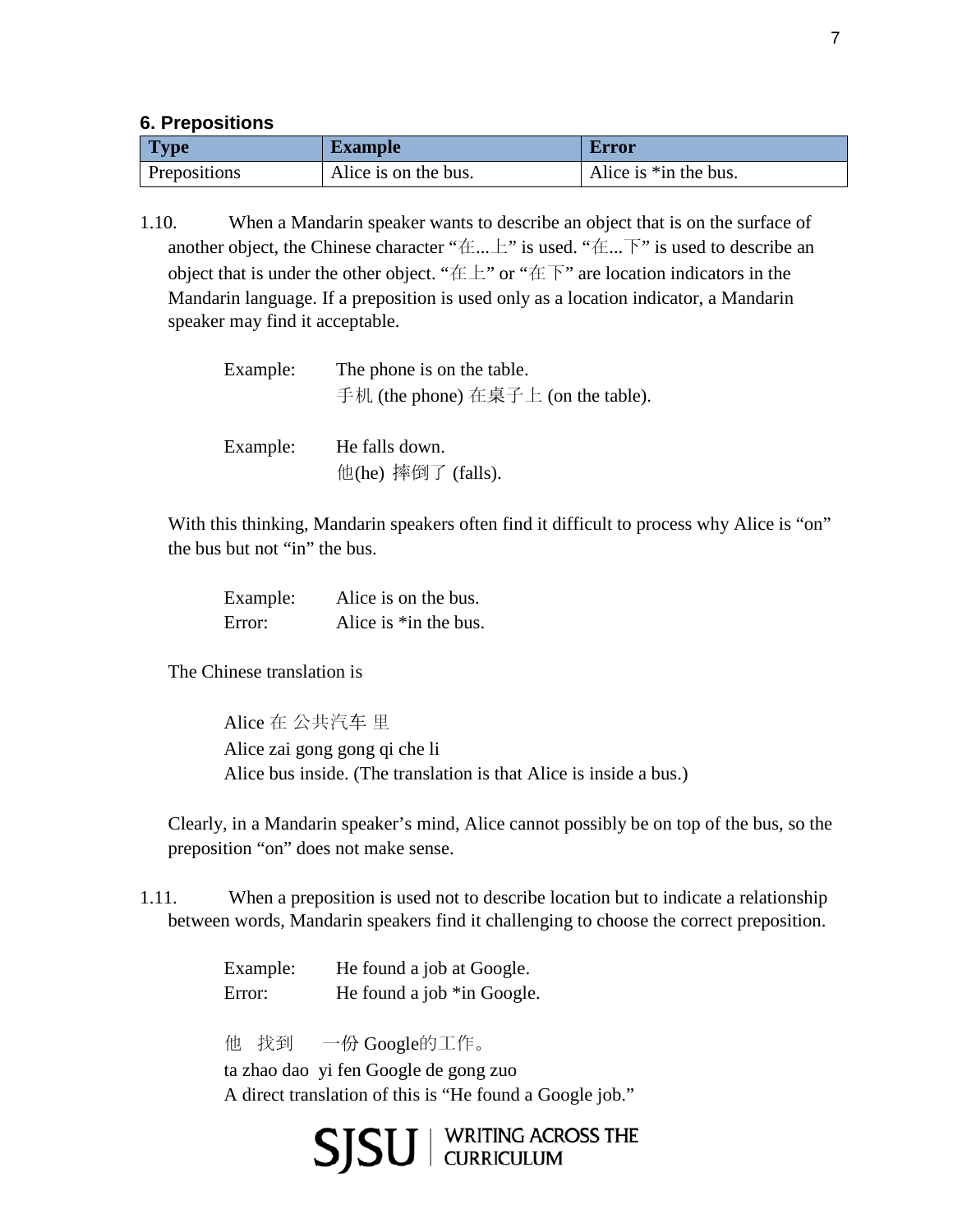#### **7. Questions**

| <b>Type</b>      | <b>Example</b>                 | Error                                       |
|------------------|--------------------------------|---------------------------------------------|
| <b>Questions</b> | Do you mind if I sit here? No, | Do you mind if I sit here? *Yes, please do. |
|                  | please do.                     |                                             |

1.12. Mandarin speakers often respond to the "do you mind if…" question quickly with "yes" because Mandarin speakers usually do not ask whether other people "mind" a request. Mandarin speakers most commonly ask a question politely by using the following question structure:

> 请 问 我 坐 这里可以 吗? qing wen wo zuo zhe li ke yi ma? Please ask (may I ask) I sit here OK? (The translation is "May I sit here please?")

This habit leads to the quick positive answer of "yes" because Mandarin speakers think, "Of course you can sit here." However, "yes" confuses speakers who ask the "do you mind if…" question.

1.13. Another similar situation is the tag question.

Examples: 你不喜欢他,是不是? ni bu xi huan ta, shi bu shi? You don't like him, yes or no?

是的,我不喜欢他 shi de, wo bu xi huan ta Yes, I don't like him.

"Yes" here means "yes, I agree with you," which explains why Mandarin speakers tend to respond to this kind of question depending on whether they agree or not.

Example: You don't like him, do you? No, I don't. Error: You don't like him, do you? \*Yes, I don't.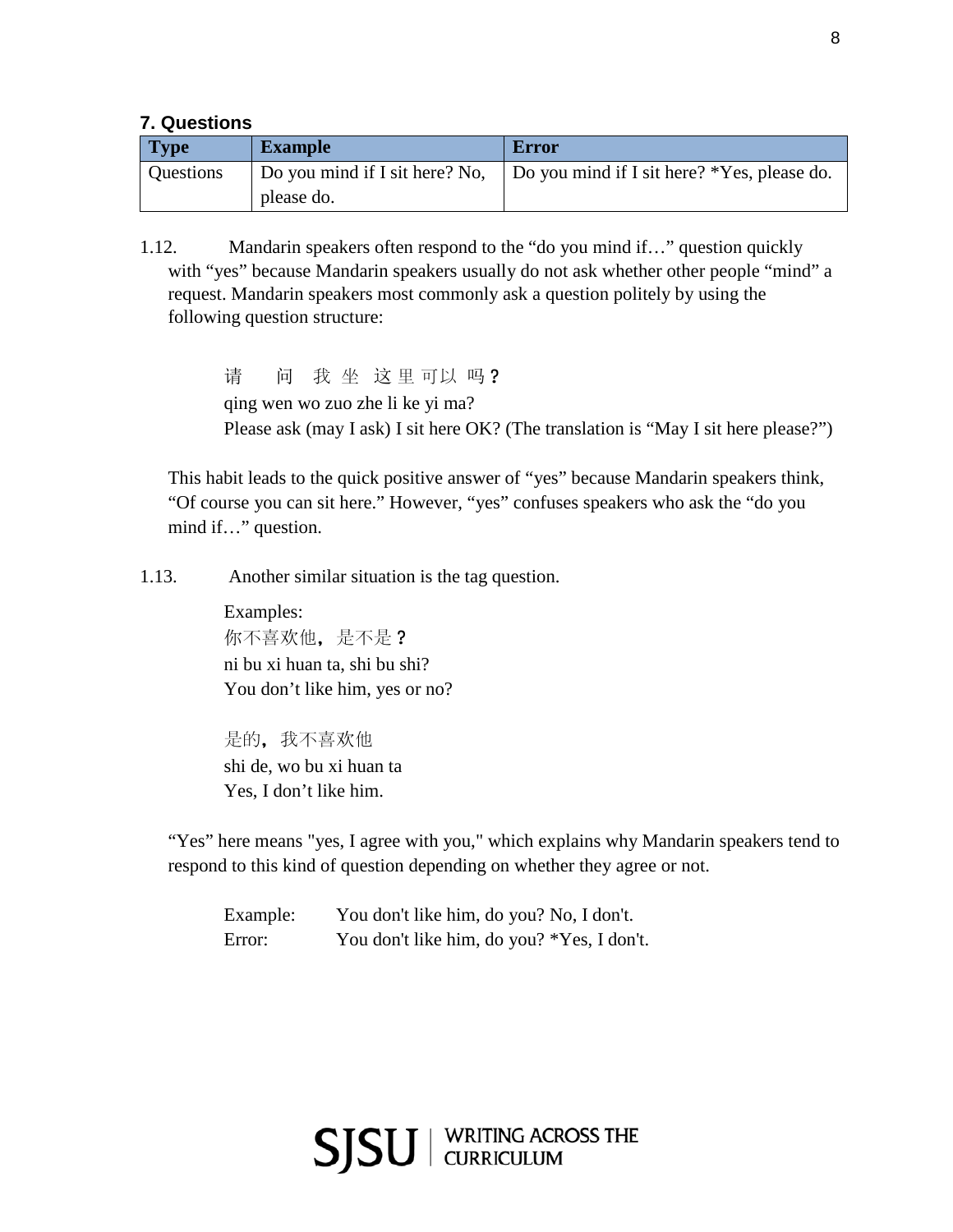## **8. Dangling Participles**

| <b>Type</b> | <b>Example</b>             | <b>Error</b>                          |
|-------------|----------------------------|---------------------------------------|
| Dangling    | Walking up the hill, I see | Walking up the hill, *the flowers are |
| Participles | flowers blooming.          | blooming.                             |

- 1.14. In English, participles are adjectives that are formed from verbs and end with " ing" or "-ed." When they are used to modify a subject, Mandarin speakers either omit them or modify the object instead. This issue leaves the participate dangling. (This error is also often referred to as a dangling modifier.)
- 1.15. According to Mandarin sentence structure, the meaning is still clear when it is without a subject in some sentences. This may explain why this kind of error is common among Mandarin speakers.

| Chinese        | 山子<br>F.                                       | 花       | 开了     |
|----------------|------------------------------------------------|---------|--------|
| Sentence       |                                                |         |        |
| Pronunciations | shang shan le                                  | hua     | kai le |
| Direct         | Walking up the hill                            | flowers | blooms |
| Translation    |                                                |         |        |
| Sentence       | Walking up the hill, (I see) flowers blooming. |         |        |
| Meaning        |                                                |         |        |

This is one of the situations when Mandarin speakers find it acceptable that a subject is missing in a sentence. "Walking up the hill" is the action of a person, but the subject can be omitted and the meaning is still clear.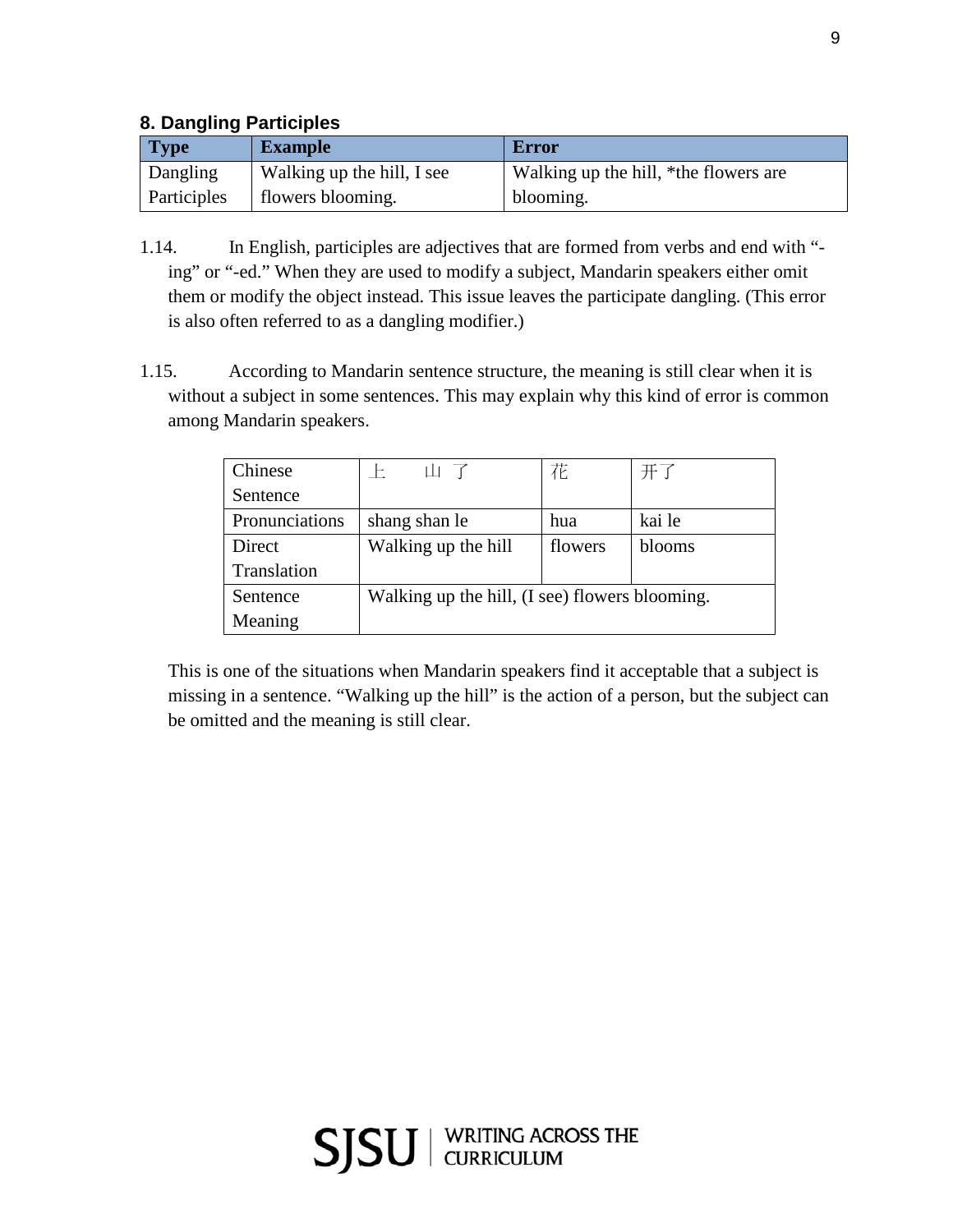### **9. Homonyms**

| <b>Type</b> | <b>Example</b>                  | <b>Error</b>       |
|-------------|---------------------------------|--------------------|
|             | Homonyms   I turn on the light. | I *open the light. |

1.16. Homonym means different words with the same pronunciation. The homonyms discussed here have the same pronunciation in Mandarin—not in English. In Mandarin, two mistakes often occur due to the homonym confusion.

### 1.17. "open" and "turn on"

开灯 (kai deng) means turning on the light; 开门 (kai men) means opening the door. Two different verbs are used in English; "turn on" and "open" have two completely different meanings. In Mandarin, the translation goes back to only one word, which is  $\#$  (kai). This creates a homonym issue because both verbs "turn on" and "open" are the same in a Mandarin speaker's mind, and it could explain the type of mistake shown in the following example.

| Example: | I turn on the light. |
|----------|----------------------|
| Error:   | I *open the light.   |

1.18. "take" and "cary/bring"

带人去一个地方 (dai ren qu yi ge di fang) means "taking someone to a place"; 带上一 个背包 (dai shang yi ge bei bao) means "carrying a bag"; 带一份礼物给你 (dai yi fen li wu gei ni) means "bringing you a gift." When they translate into Mandarin, only one verb is used for all three sentences, which is  $\#$ (dai). This also creates a homonym issue because the three verbs "take," "carry," and "bring" are the same in Mandarin translation, which could explain the type of mistake shown in the following example.

| Example: | I'll take you to the beach.           |
|----------|---------------------------------------|
| Error:   | I'll *carry / bring you to the beach. |

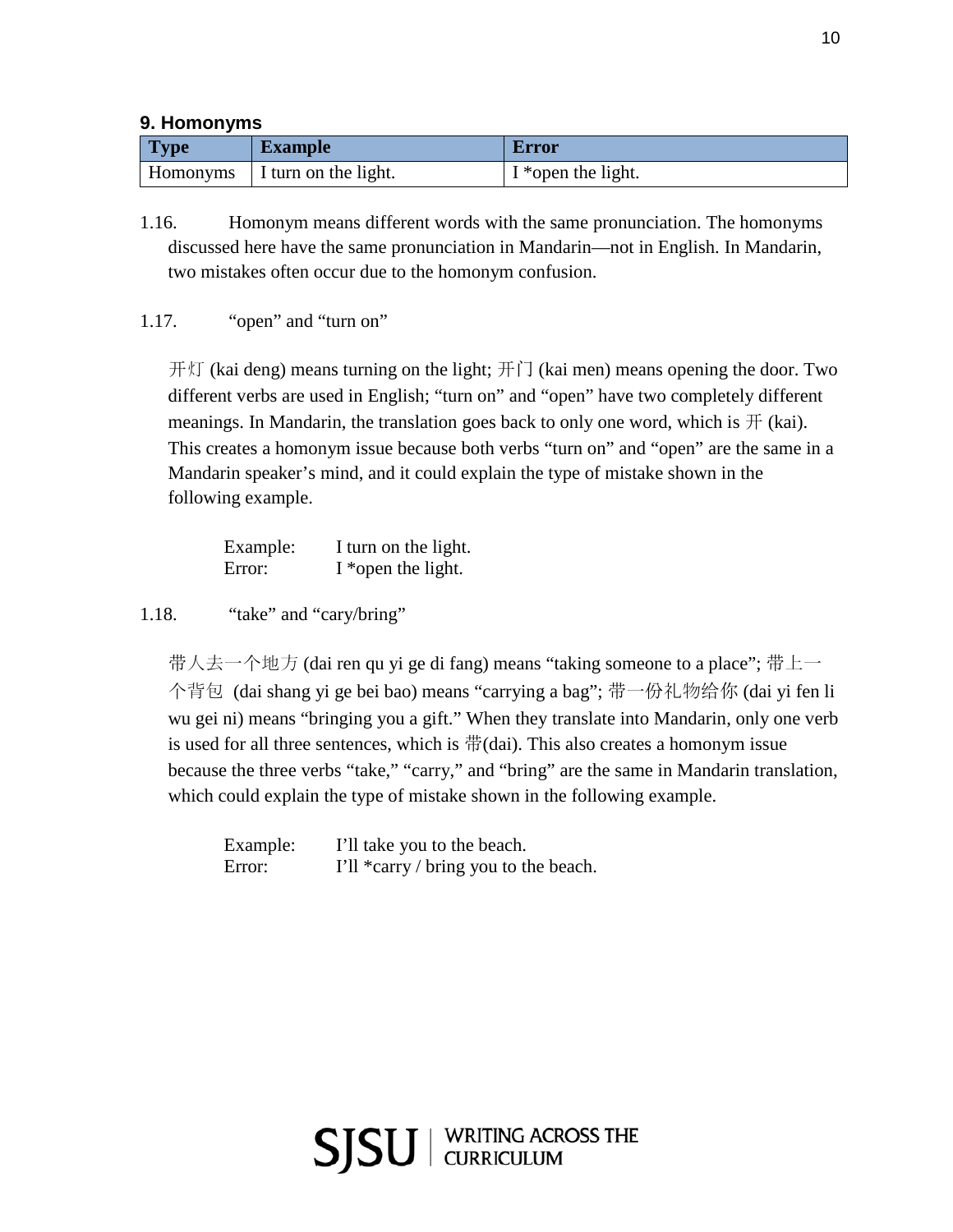### **10. Conjunctions**

| <b>Type</b>         | <b>Example</b>                       | <b>Error</b>                         |
|---------------------|--------------------------------------|--------------------------------------|
| <b>Conjunctions</b> | Although he's not feeling well, he   | Although he's not feeling well, *but |
|                     | insists on going to work.            | he insists to go to work.            |
|                     | Because he's too tired, he will skip | Because he's too tired, *so he skips |
|                     | the party tonight.                   | the party tonight.                   |

Some conjunctions in English do not have their correlated pairs. When words like "because" and "although" are translated into Mandarin, Mandarin speakers sometimes naturally pair them with words like "so" and "but" in a sentence as if the sentences were incomplete.

10.1. In English, "although" is a subordinating conjunction (a word that makes a clause dependent). No additional conjunctions need to be added to the second half of the sentence to complete the meaning.

虽然他感觉不舒服,但是他还是去上班了

sui ran ta gan jue bu shu fu, dan shi ta hai shi qu shang ban le Although he feels not well, but he still goes to work.

This explains why Mandarin speakers often pair the word "but" with "although."

Example: Although he's not feeling well, he insists on going to work. Error: Although he's not feeling well, \*but he insists on going to work.

 10.2. In English, "because" is also a subordinating conjunction, and Mandarin speakers often pair it with "so."

因为他太累了所以今晚他不去派对了

yin wei ta tai lei le suo yi jin wan ta bu qu pai dui le. Because he too tired, so tonight he does not go to the party. (Because he's too tired, he will skip the party tonight.)

This explains why the following sentence might appear in a Mandarin speaker's writing:

Example: Because he's too tired, he will skip the party tonight. Error: Because he's too tired, \*so he will skip the party tonight.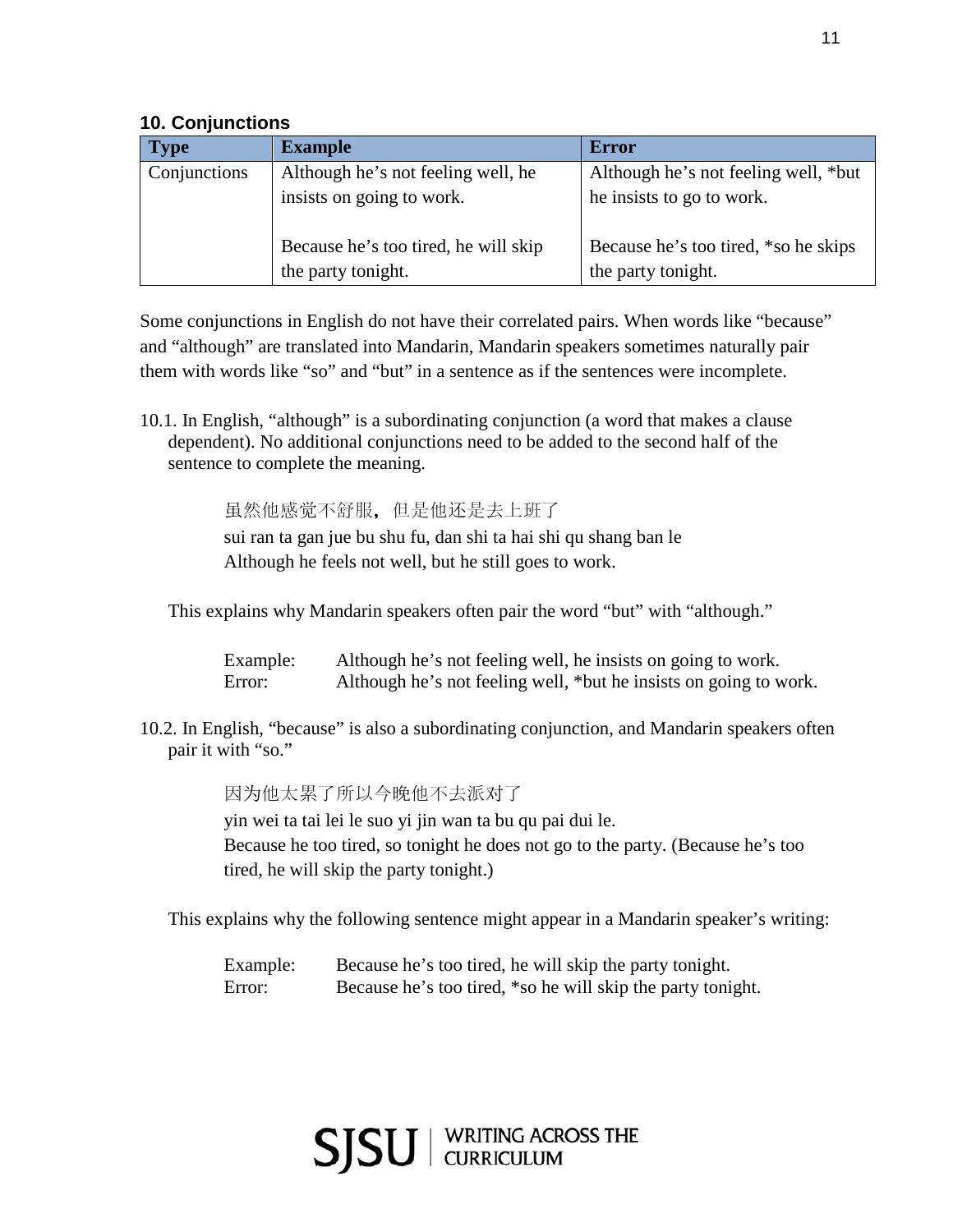# **Reference**

Guo, P. (2008, December). Common English mistakes made by native Chinese speakers. Retrieved March 26, 2018, from http://pgbovine.net/chinese-english-mistakes.htm